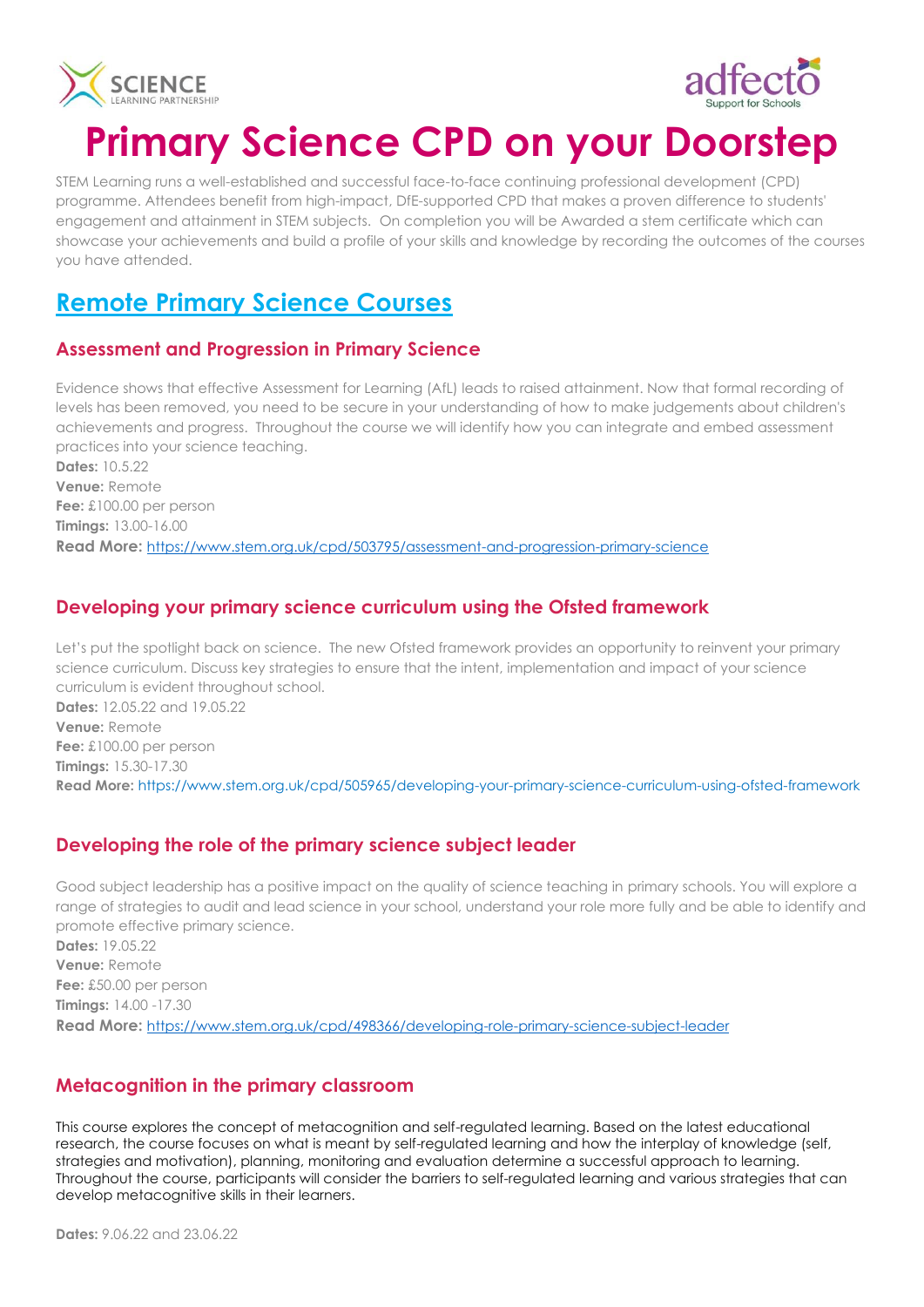#### **Assessment and Progression in Primary Science**

**Timings:** 15.45 -17.45

Evidence shows that effective Assessment for Learning (AfL) leads to raised attainment. Now that formal recording of levels has been removed, you need to be secure in your understanding of how to make judgements about children's achievements and progress. Throughout the course we will identify how you can integrate and embed assessment practices into your science teaching. **Dates:** 16.6.22 **Venue:** Remote **Fee:** £100.00 per person

**Read More:** https://www.stem.org.uk/cpd/511765/assessment-and-progression-primary-science

#### **Developing pupil led investigations- embedding working scientifically in the primary classroom**

To develop the independence of children thinking and communicating as real scientists is essential to deepen their scientific understanding. You will be able to facilitate and create rich, effective and exciting strategies that provide opportunities that embed and extend scientific skills

**Dates:** 7.06.22 & 14.6.22 **Venue:** Remote **Fee:** £100.00 per person **Timings:** 15.30-17.30 **Read More:** https://www.stem.org.uk/cpd/505967/developing-pupil-led-investigations-%E2%80%93-embeddingworking-scientifically-primary-classroom

# **Making powerful connections between primary literacy and science**

You will explore a range of strategies designed to improve children's ability to use scientific language. You will be able to maximise the opportunities for developing literacy skills and improving attainment in science by planning lessons in which children communicate science ideas, knowledge and understanding. **Dates:** 23.6.22

**Venue:** Remote **Fee:** £50.00 per person **Timings:** 15.30-17.00 and 15.30-17.00 **Read More:** https://www.stem.org.uk/cpd/505971/making-powerful-connections-between-primary-literacy-andscience

#### **Developing the role of the primary science subject leader**

Good subject leadership has a positive impact on the quality of science teaching in primary schools. You will explore a range of strategies to audit and lead science in your school, understand your role more fully and be able to identify and promote effective primary science. **Dates:** 4.07.22 **Venue:** Remote **Fee:** £150.00 per person **Timings:** 09.30-15.30 **Read More:** <https://www.stem.org.uk/cpd/511768/developing-role-primary-science-subject-leader>

#### **Linking core subjects: science and mathematics**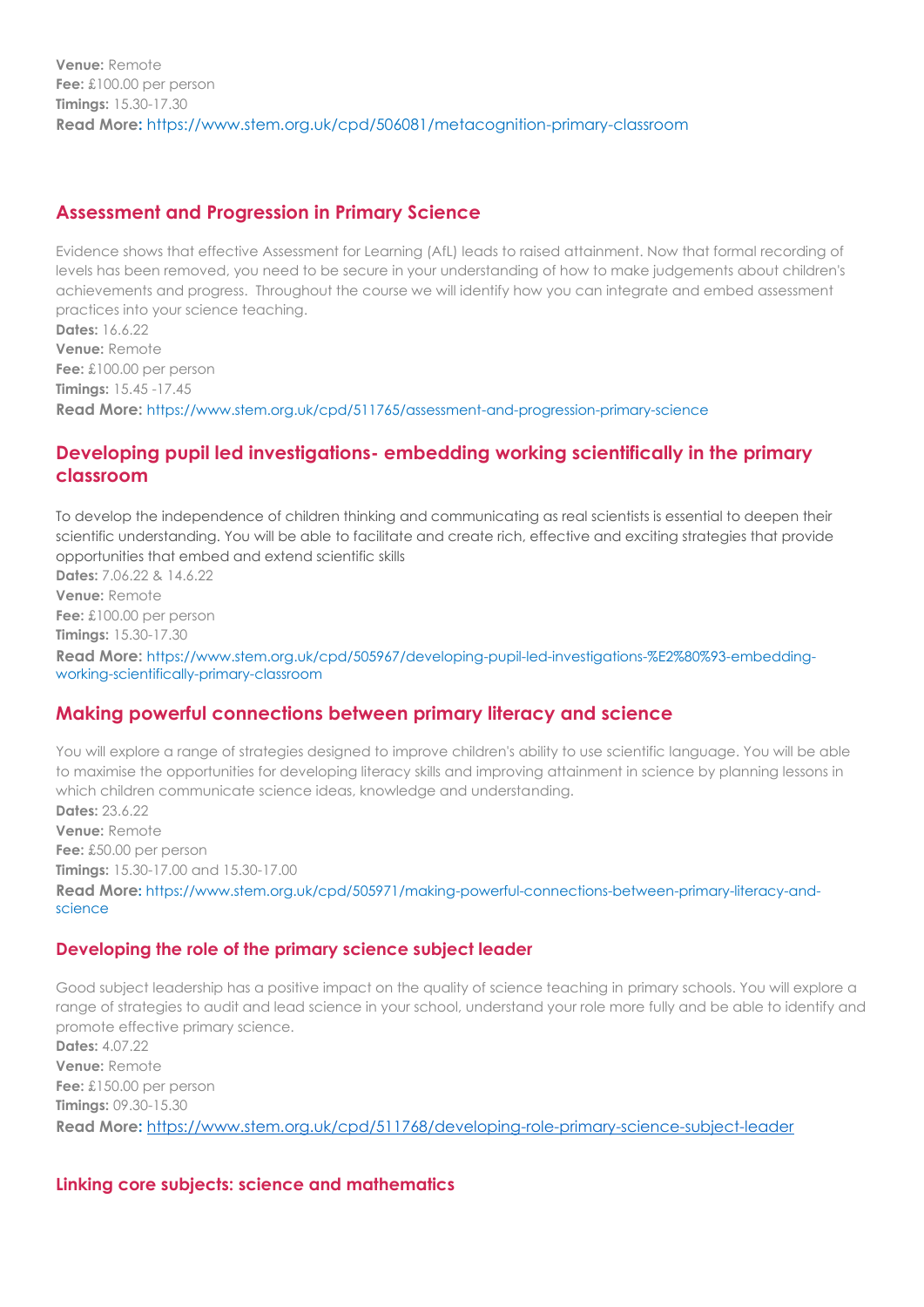Collecting, analysing and presenting data in primary science requires and provides opportunity for the use and development of mathematical skills.

Throughout this course, you will identify how to maximise your pupils' opportunities to develop their numeracy skills and improve...

**Dates:** 14.07.22 **Venue:** Remote **Fee:** £50.00 per person **Timings:** 15.30-17.30 **Read More: https://www.stem.org.uk/cpd/505972/linking-core-subjects-science-and-mathematics**

# **Face to Face Courses**

# **Practical Work in Primary Science**

Children must be given extended opportunities to participate in practical work which is relevant, challenging and set in a range of contexts. During this course you will take part in activities that will develop your understanding and ability to recognise and plan for effective practical work across the primary years to support progression

**Dates:** 7.7.22 **Venue:** Adfecto, Unit 23, The Steadings Business centre, Maisemore Court, Maisemore, Gloucester, GL2 8EY **Fee:** £175.00 per person **Timings:** 09.30-16.30 **Read More:** <https://www.stem.org.uk/cpd/505968/practical-work-primary-science>

# **Science Leader update Meetings**

Are you a science subject leader, or teacher passionate about primary science? Then why not join our new primary science network dedicated to helping you develop science teaching and learning. Led by teachers or consultants for teachers, these topical sessions will share good practice and address current concerns throughout the autumn, spring and summer terms.

# **Swindon**

**Venue:** Remote **Fee:** £40.00 per person

| Date    | Time        | Book now                                                                             |
|---------|-------------|--------------------------------------------------------------------------------------|
| 28.6.22 | 13.30-16.00 | https://www.stem.org.uk/cpd/499261/swindon-primary-science-subject-leaders%E2%80%99- |
|         |             | network                                                                              |

# **Wiltshire**

Venue: Remote Fee: £35.00 per person

| Date    | lıme        | Book now                                                                                          |
|---------|-------------|---------------------------------------------------------------------------------------------------|
| 23.6.22 | 15.30-17.30 | https://www.stem.org.uk/cpd/499262/wiltshire-primary-science-subject-leaders%E2%80%99-<br>network |
|         |             |                                                                                                   |

# **Gloucestershire**

Please Contact [elspeth.murano@gloucestershire.gov.uk](mailto:elspeth.murano@gloucestershire.gov.uk) for dates and to join this network.